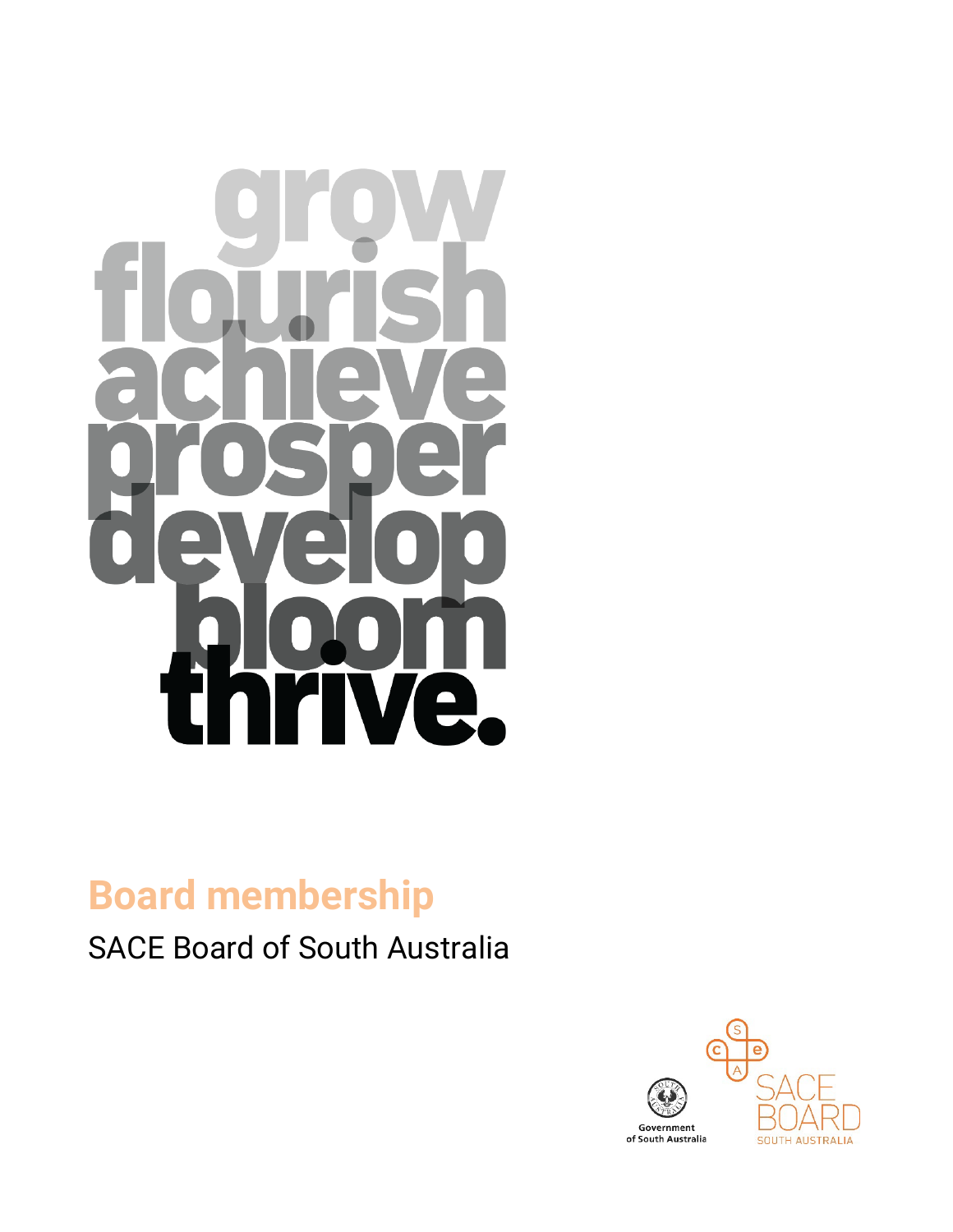# **Contents**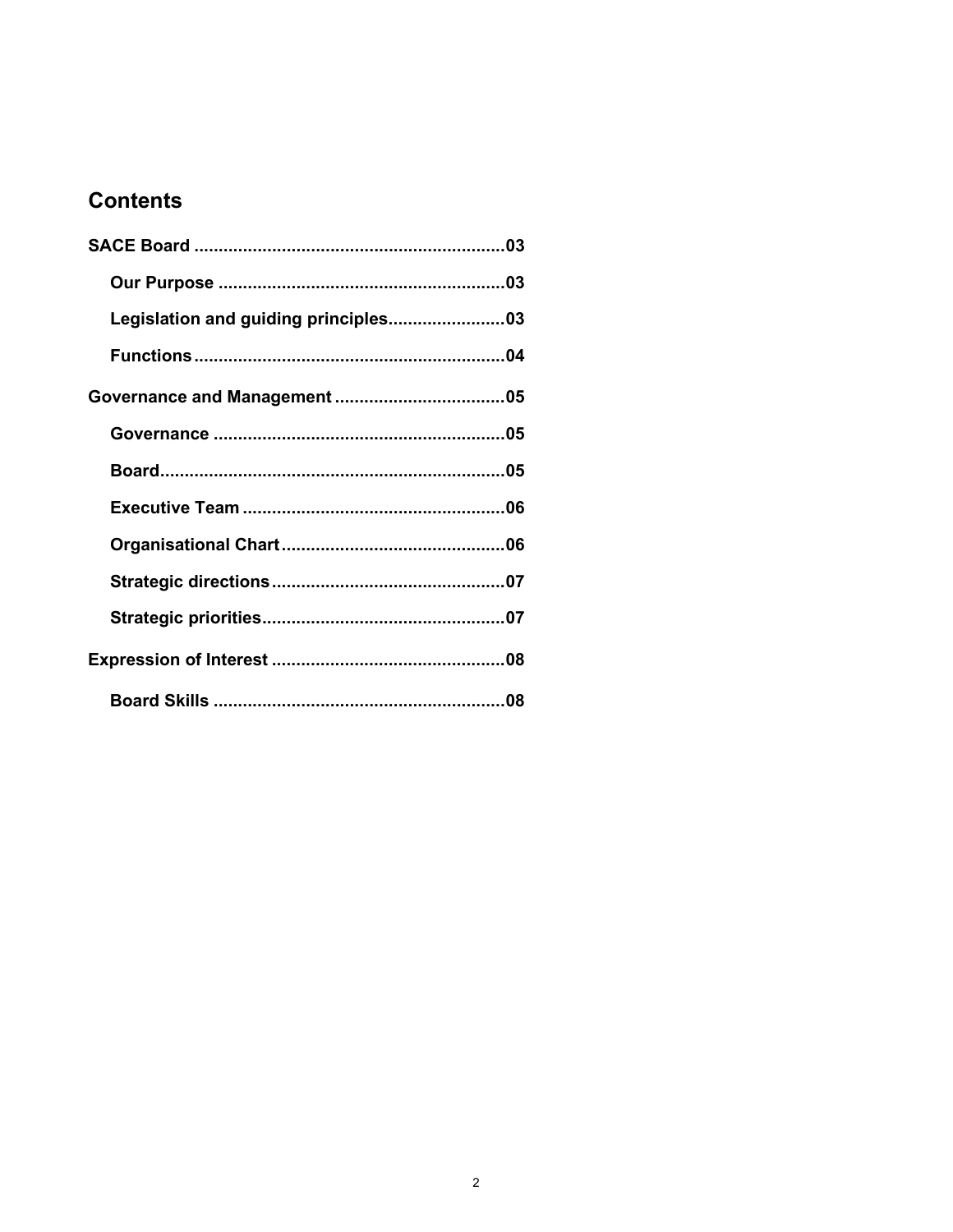# **SACE Board**

The SACE Board of South Australia is an independent statutory authority that reports to parliament through the Minister for Education, Training and Skills. It extends its services to all schools in South Australia that offer senior secondary studies for the South Australian Certificate of Education (SACE).

Through negotiated arrangements, the Board offers its subjects and assessment services to schools in the Northern Territory that deliver the Northern Territory Certificate of Education and Training and to a number of centres in Malaysia, China, Vietnam, Sri Lanka, Taiwan and Pacific Islands that deliver the SACE International program.

In providing these services the SACE Board shapes the education that students receive and helps to create the connection to post school pathways whether that be through employment, training or a university course.

#### **Our Purpose**

Shaping education so the students thrive.

# **Legislation and guiding principles**

The SACE Board of South Australia is a statutory authority under its own legislation known as the *SACE Board of South Australia Act 1983*. The SACE Board's primary function is the provision of the South Australian Certificate of Education (SACE).

As a statutory authority the SACE Board is both independent of Government and accountable to Government.

The legislation contains the following principles that apply to the SACE Board's operations:

- (a) all young people are to be encouraged to obtain a formal education qualification that helps them to live and participate successfully in the world as it constantly changes, after taking into account their goals and abilities;
- (b) it is recognised  $-$
- (i) that young people acquire skills, values and knowledge associated with their education through their individual endeavours and through a range of learning experiences and in a variety of situations that may include, as well as schools, workplaces and training and community organisations; and
- (ii) that young people require a range of skills and knowledge, including literacy and numeracy skills, to assist them to succeed in the wider community;
- (c) the qualification that is awarded by the SACE Board should –
	- (i) acknowledge the skills and knowledge that have been acquired through formal education and training and other learning processes; and
	- (ii) reflect rigorous standards and community expectations; and
	- (iii) be consistent with an appropriate Australian qualification framework;
- (d) cooperation and collaboration between the Board, the school education sectors and the Minister are to be recognised as fundamental elements to achieving the best outcomes for students seeking to qualify for the SACE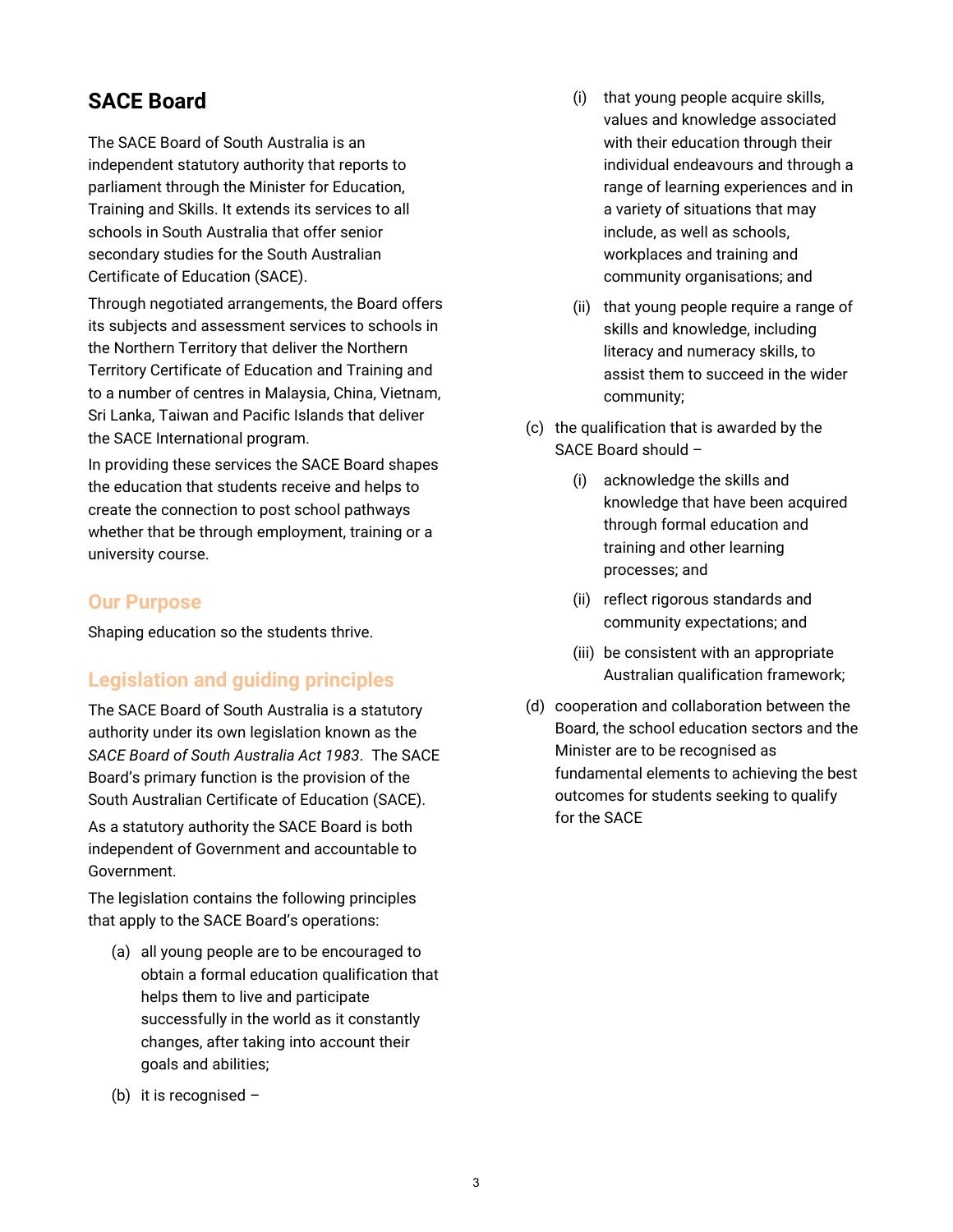#### **Functions**

Under the SACE Board of SA Act, the SACE Board has the following functions:

- (a) to establish a qualification (to be called the South Australian Certificate of Education or SACE) to be awarded by the Board after taking into account any requirements prescribed by the regulations;
- (b) to determine the requirements for the achievement of the SACE;
- (c) to commission the development and review of courses and subjects;
- (d) to accredit subjects and courses (whether prepared at the direction of the Board or submitted to it by a school, institution or other authority or organisation) that will be recognised by the Board as being suitable for the purposes of the SACE;
- (e) to approve learning frameworks in order to provide the structures within which subjects and courses may be developed;
- (f) to assess, in such manner and to such extent as the Board thinks fit, achievements in or satisfactory completion of subjects, courses or other requirements determined by the Board for the purposes of the SACE;
- (g) to recognise, in such manner and to such extent as the Board thinks fit—
	- (i) assessments of students made by schools, institutions or other authorities or organisations;
	- (ii) the achievements of a student in or towards completion of any activities or requirements recognised by the Board for the purposes of the SACE;
- (h) to assure the quality and suitability of processes and standards used to assess the achievements of students for the purposes of the SACE;
- (i) to prepare and maintain records of assessments or achievements made or recognised by the Board and to provide, on

request, a copy or extract of those records to a student or former student or to such other person as the student or former student may direct;

- (j) to certify the successful completion by a student of any studies or other activities that contribute to qualifying for the SACE and, if or when the SACE has been achieved, to award the SACE;
- (k) to prepare and publish—
	- (i) information on the requirements determined by the Board under paragraph (b); and
	- (ii) guidelines relating to the operation of paragraph (c); and
	- (iii) criteria to apply in connection with the accreditation of subjects or courses under paragraph (d) or the approval of learning frameworks under paragraph (e); and
	- (iv) information on the assessment processes established under paragraph (f); and
	- (v) advice on the assessments and achievements that will be recognised for the purposes of paragraph (g); and
	- (vi) information on the quality assurance processes established under paragraph (h); and
	- (vii) information on the method for gaining access to records under paragraph (i) and notifying achievements under paragraph (j);
- (l) to undertake or commission research related to any matter for which the Board is responsible and to publish the results or such research as the Board thinks fit;
- (m) to the extent determined by the Minister or the Board, to collect, record and collate information that is directly related to the participation (or non participation) of children of compulsory education age in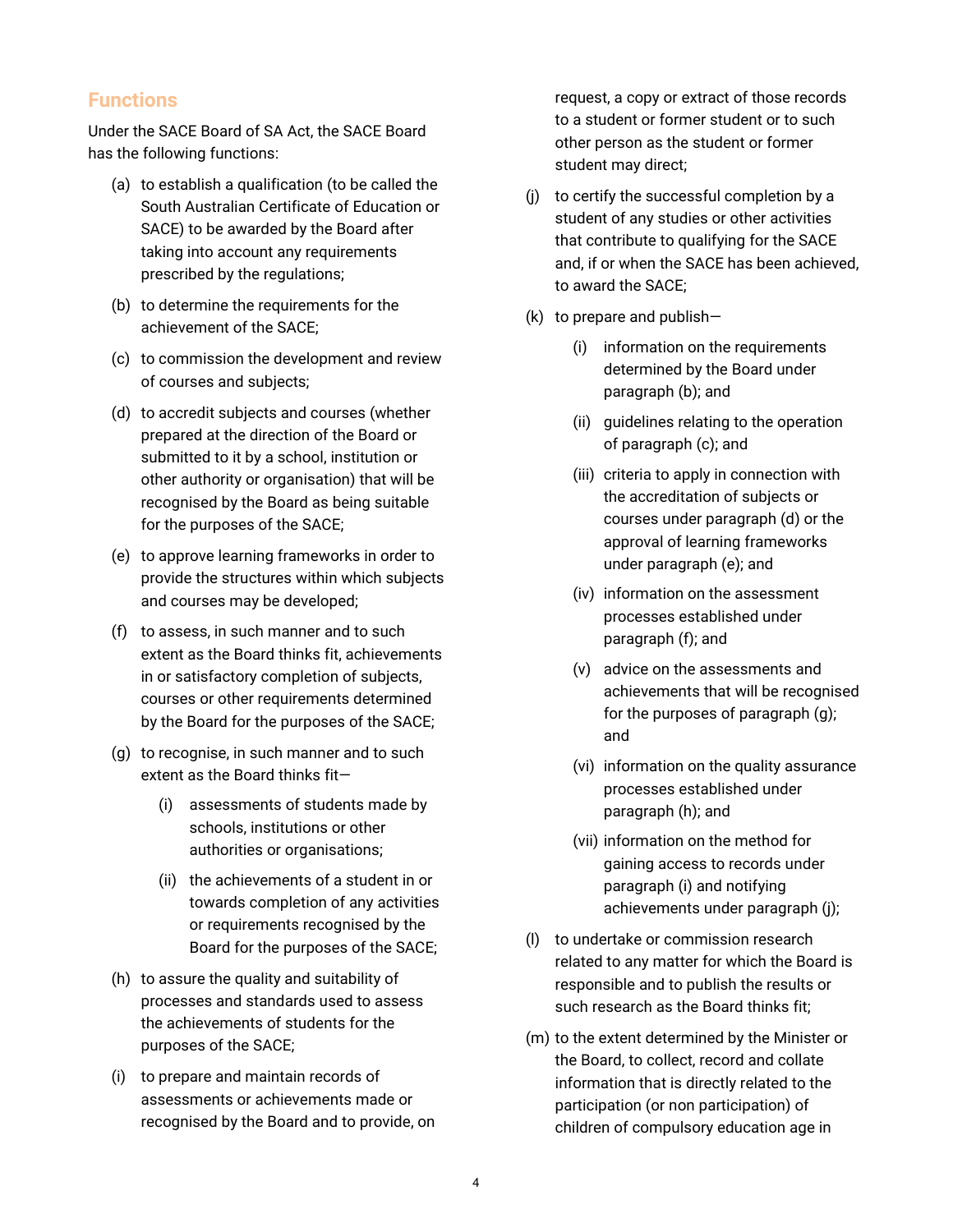secondary education, or training or development programs or opportunities, and, in relation to any such information—

- (i) to provide the information to the Minister, or other authorities or organisations determined by the Minister; and
- (ii) to publish the information in such other manner as the Board thinks fit;
- (n) to keep under review the operation of this Act and the policies and processes of the Board;
- (o) to perform other functions assigned to the Board under this or any other Act.

# **Governance**

#### **Board**

The Board consists of 11 members appointed by the Governor on the nomination of the Minister, including one that has been nominated by each of the Government, Independent and Catholic school sectors. While these are not representative positions they provide expertise and perspectives across South Australian schools.

The Chief Executive is an ex officio member of the Board and does not have voting rights.

The nominations are put forward by the designated entities and from a public 'expression of interest', and have a broad range of backgrounds, abilities, knowledge and experience to enable the Board to carry out its functions.

In addition, four of the members must have specific knowledge and expertise in senior secondary education, with one of these persons being currently engaged in the provision of senior secondary education.

The SACE Board has two standing committees: the Accreditation, Recognition and Certification Committee; and the Planning, Finance and Performance Committee.

# **Accreditation, Recognition and Certification Committee (ARCC)**

The Accreditation, Recognition and Certification Committee advises and assures the Board on the SACE Board's policies and procedures for fulfilling its legislative, governance and organisational responsibilities for the accreditation of SACE subjects, the recognition of other learning and determination of the requirements for the achievement of the SACE.

# **Planning, Finance and Performance Committee (PFPC)**

The Planning, Finance and Performance Committee advises and assures the Board on the SACE Board's policies and procedures for fulfilling its legislative, governance and organisational responsibilities in strategic planning, resource use, organisational quality, and performance.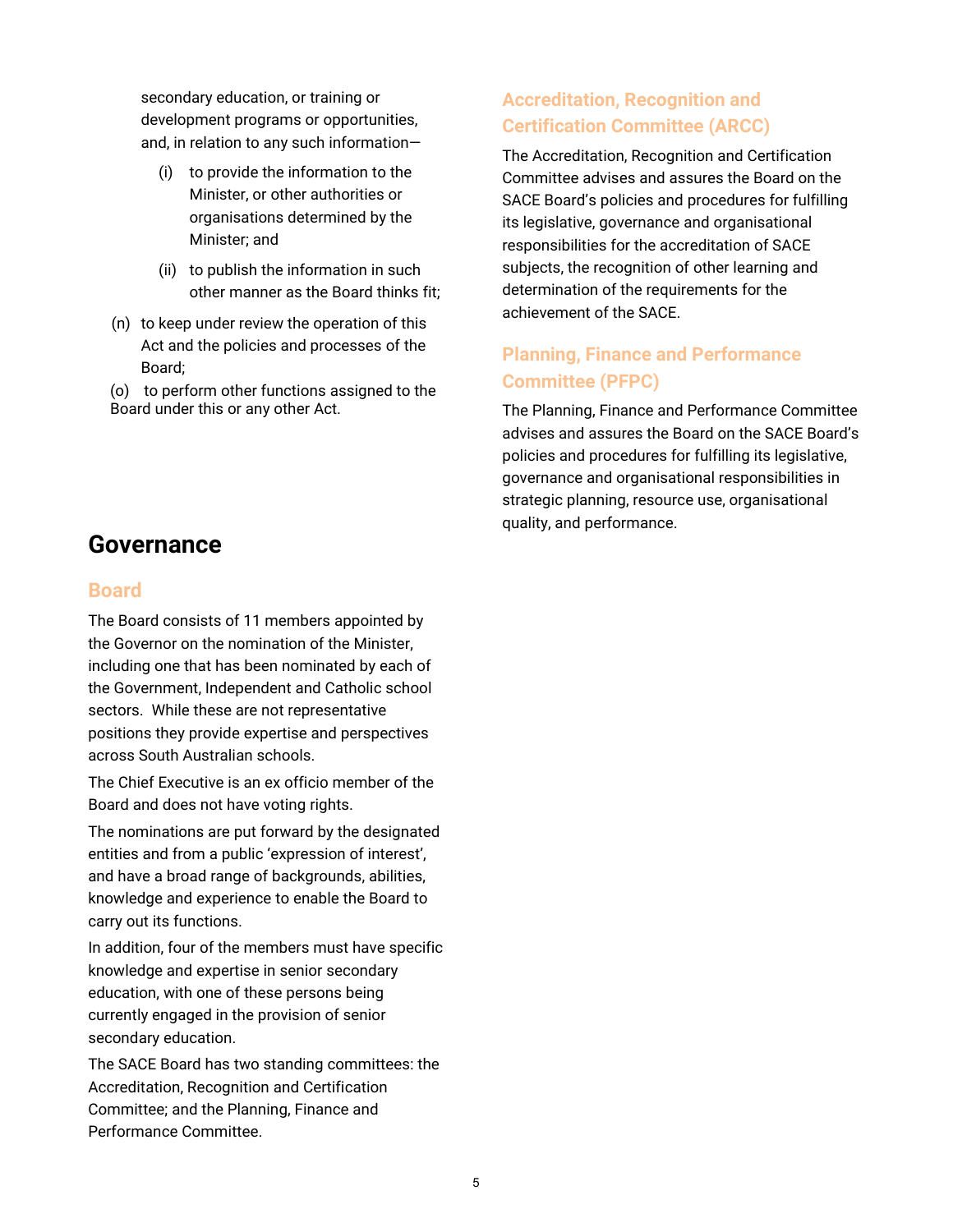#### **Our Executive team**

The SACE Board of South of Australia is led by Ms Michaela Bensley, the Interim Chief Executive, who is responsible for the leadership and management of the SACE Board of South Australia's policies and for the provision of its curriculum, assessment, certification, reporting and data/information services.

Ms Natalia Hamood, Acting Deputy Chief Executive works in close partnership with the Chief Executive, and provides cultural, strategic and operational leadership across the SACE Board to ensure the achievement of operational and strategic goals.

Supporting the Interim Chief Executive and A/Deputy Chief Executive is the Executive Team and the Function Group Managers, who have responsibility for the day-to-day management of SACE Board operational activity.



#### **Organisational Chart**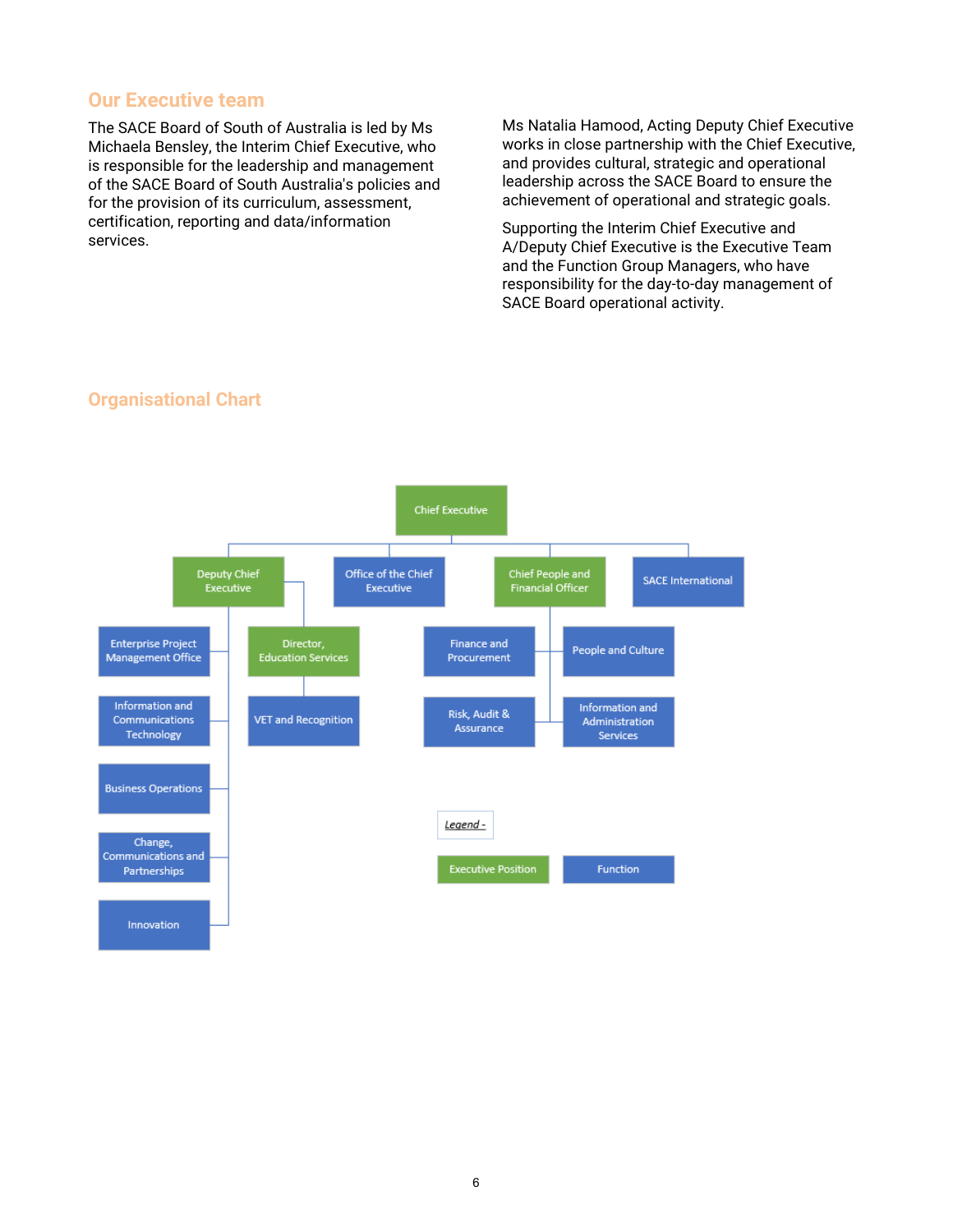# **SACE Board Strategic Framework 2020-2023**

# **Leading Educational Change and Student Transformation**

#### *The South Australian Certificate of Education (SACE)*

is the culmination of years of schooling for young people.

In the global context of 2020 and beyond, students are entitled to much more than a checklist of knowledge, skills and values so that individuals can successfully take part in civic life.

That's why our Strategic Plan 2020 – 2023 is an aspirational vision of leading educational change and student transformation.

It's a vision that goes beyond our role of assessing knowledge, skills and cognitive abilities to bringing the whole student into focus – their sense of belonging and connection to the world around them, their personal spirit, and their achievements - in essence, their ability to thrive.

#### **Our Purpose**

We have a significant role in influencing the nature of education and we are committed to working in partnership with schools and teachers in an environment of high trust and professionalism … we are *shaping education.* 

Through this Strategic Plan, we are decisively reframing the education narrative so that the ability to prosper and flourish now and in the future is the intentional outcome of a SACE education … *so that students thrive*

# **Our Promise**

At the heart of our Strategic Plan is a promise to every student that they will finish their school experience with evidence of their own unique ability to thrive. We express 'thrive' as the learning entitlement of every student.

Drawing on research and policy statements such as The Alice Springs Mparntwe Education Declaration, six elements characterise what it is that students are entitled to learn in order to thrive.

They are:

- Lifelong learning zest for life
- Deep understanding and skilful action
- Ability to transfer learning
- Human connectedness
- **Belonging**

These elements will not be narrowly defined so we do not limit the possibilities within them.

We will work with educational professionals and the wider community to develop them over time together, to recognise and celebrate them in action, and to adapt them as needed to changing demands, so that we give students the ability to live their best life throughout the rest of the 21st century.

That's what delivering on our promise looks like.

# **Our Priorities**

We are enacting thrive through three strategic priorities.

Bold Leader: We will further develop the SACE Board as a leader in education and as an exemplary public service agency. We will be agile in our work, collaborative in our approach, and have beneficial impact on education and on our students.

- Focus on purpose, value & impact
- Improved operating model
- Strategic workforce planning
- Strengthened relationships
- Financial sustainability

Connected Qualification: We will further develop a qualification through which students can thrive and provides evidence of their knowledge.

- Learner Profile
- Capabilities model
- Recognition of microcredentials, other curricula, etc
- Industry engagement

Thriving Learner: We will lead the development of learners who, with the six elements of thrive, can develop with vigour in whatever context they find themselves.

Students demonstrate the elements of thrive directly, or via secondary indicators